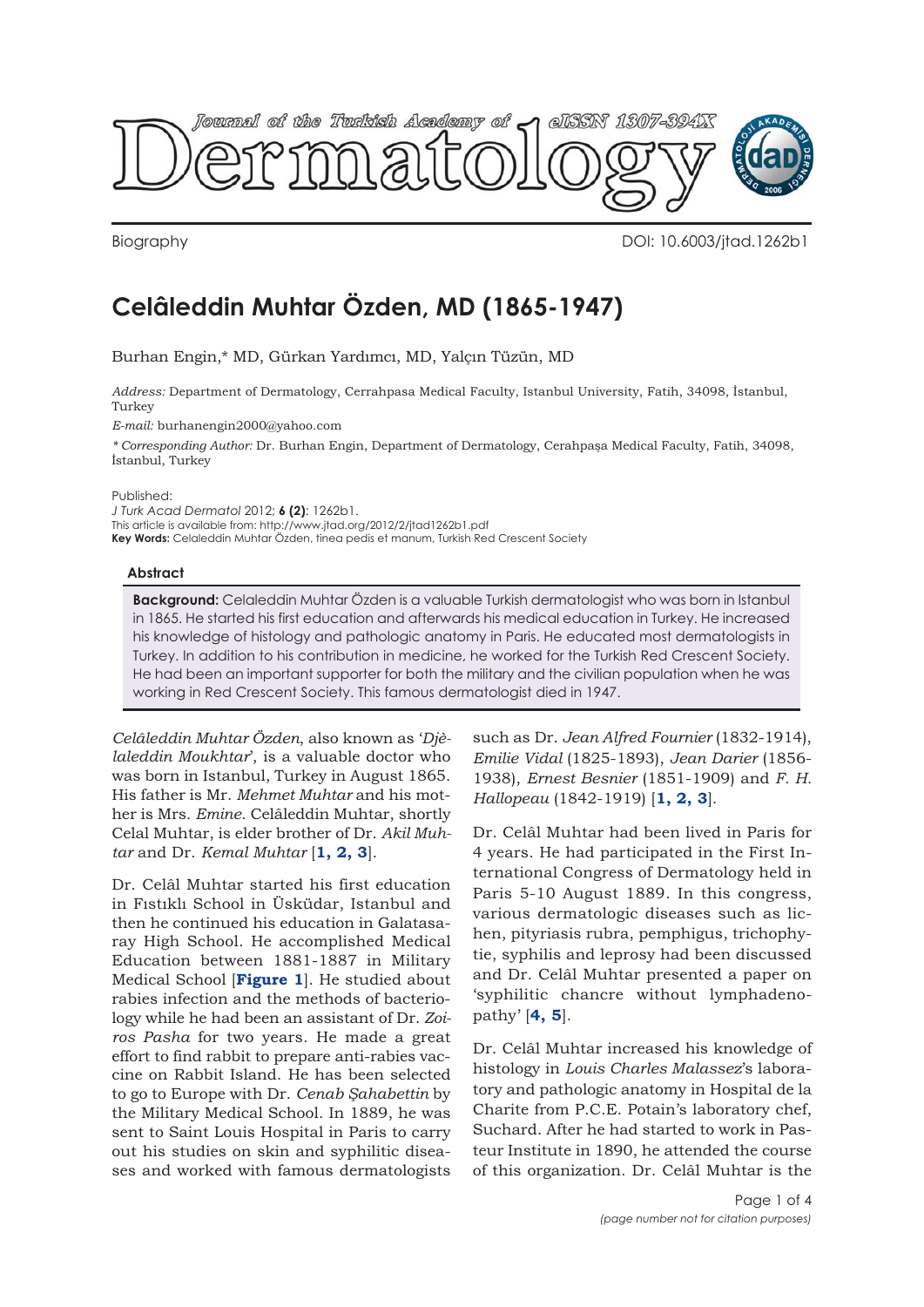<span id="page-1-0"></span>*J Turk Acad Dermato*l 2012; **6 (2)**: 1162b1. http://www.jtad.org/2012/2/jtad1262b1.pdf



**[Figure 1.](#page-0-0)** Celâleddin Muhtar Özden, MD

first Turkish dermotologist who attended to the course of Pasteur Institute [**[1](#page-3-0)**].

He was added as correspondent member to the French Society of Dermatology and Syphilography on March 10th, 1892 and then returned to Istanbul in August, 1892. When he was returned to Military Medical School, Dr. *E. van Duhring* (1858-1944) was worked as a lecturer in the dermatology department (with today's name). He was also started to work as a lecturer in this department with Dr. *E. van Duhring* until 1902 [**[1, 2, 4](#page-3-0)**]. On this date, *van Duhring* returned to Kiel and Dr. Celâl Muhtar was the chef of the clinic [**[6](#page-3-0)**].

He had been an important lecturer for his students and also physicians for 32 years. He gave lessons about skin diseases and also syphilis [**[1](#page-3-0)**]. He educated Turkish famous dermatologists such as Dr. *Hüseyin Zade Ali Turan* (1864-1941), Dr. *Ali Rıza Atasoy* (1875-

1951), Dr. *Şükrü Mehmet Sekban* (1881- 1960), Dr. *Hasan Sığındım* (1889-1971) [**[1, 6](#page-3-0)**]. He endeavored to teach his students 'Please see, not only look' with his own unique style of teaching [**[7](#page-3-0)**]. Many articles which achieved him an international reputation have been published, especially about syphilis, in national and also international journals [**[1, 6](#page-3-0)**]. He has identified a form of Trichophity on the palms and soles [**Figures [2](#page-2-0)** and **[3](#page-2-0)**], also known as Trichophytie Palmaire et Plantaire [**[3, 6](#page-3-0)**].

The first case attract his attention was a 20 year-old patient named Leon, who is complained of lesions that appears on the left foot, in August 3, 1890. He was noticed that the signs of the patient were different from dyshidrosis. After microscopic examination he had demonstrated micelles of *Trichophyton tonsurans*. Later he also diagnosed various Trichophytie cases located palms, soles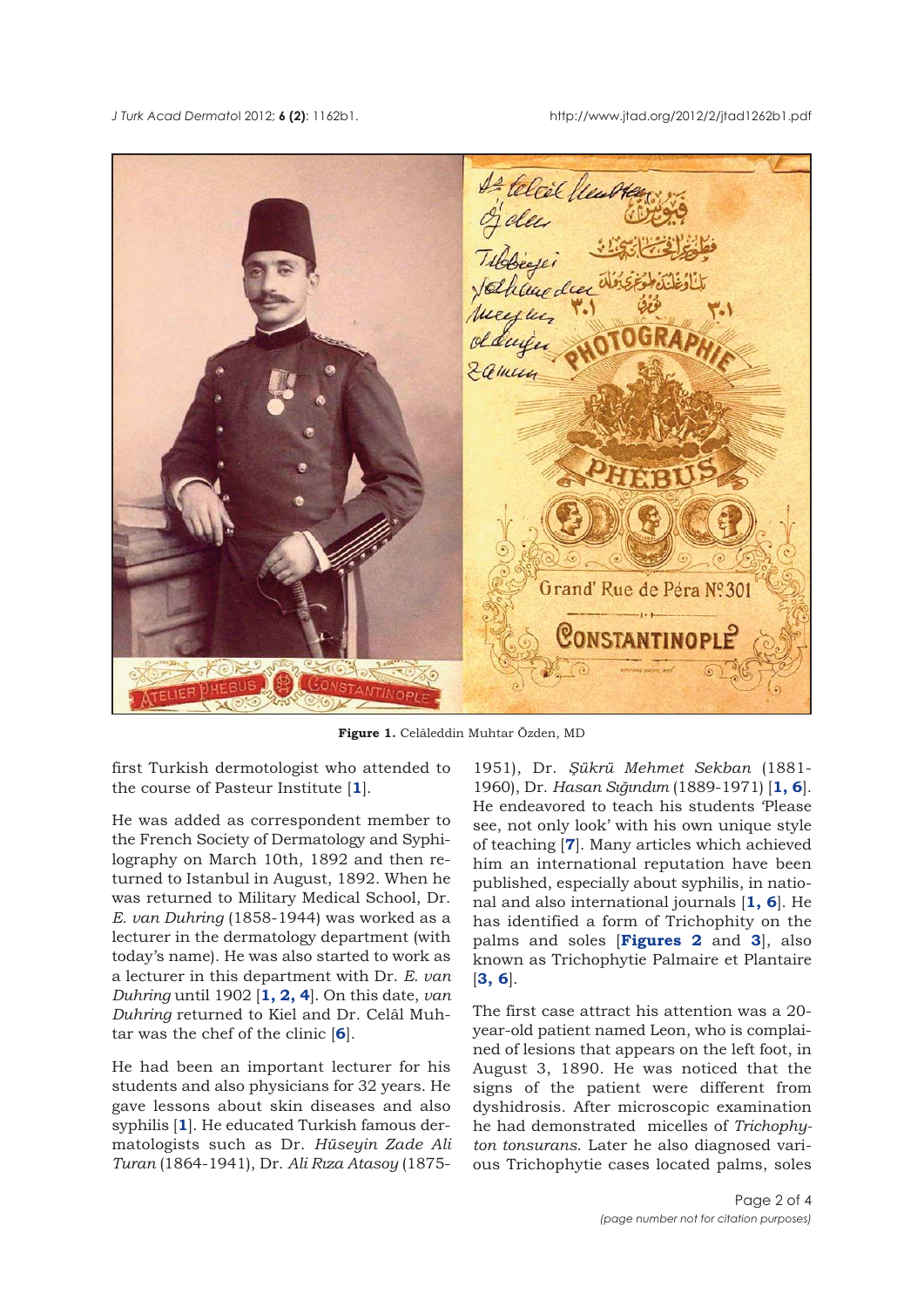<span id="page-2-0"></span>*J Turk Acad Dermato*l 2012; **6 (2)**: 1262b1. http://www.jtad.org/2012/2/jtad1262b1.pdf



**[Figure 2.](#page-1-0)** Wax model of a tinea manum case (*Top*). **[Figure 3.](#page-1-0)** Wax model of a tinea pedis case (*Right*)

and interdigital areas obtained by microscopic examination and culture, and he declared these cases at French Society of Dermatology and Syphilography and published in Bulletin de Societe Francaise de Dermatologie et de Syphilographie and Annales de Dermatologie



et de Syphilographie [**[1](#page-3-0)**]. In addition, he presented those patients at  $9<sup>th</sup>$  International Congress of Dermatology and Syphilography in Budapest 13-21 September 1935 [**[8](#page-3-0)**]. This



by Celaleddin Muhtar (*Left*). **Figure 5.** Another monography by Celaleddin Muhtar (*Top*)

Page 3 of 4 *(page number not for citation purposes)*